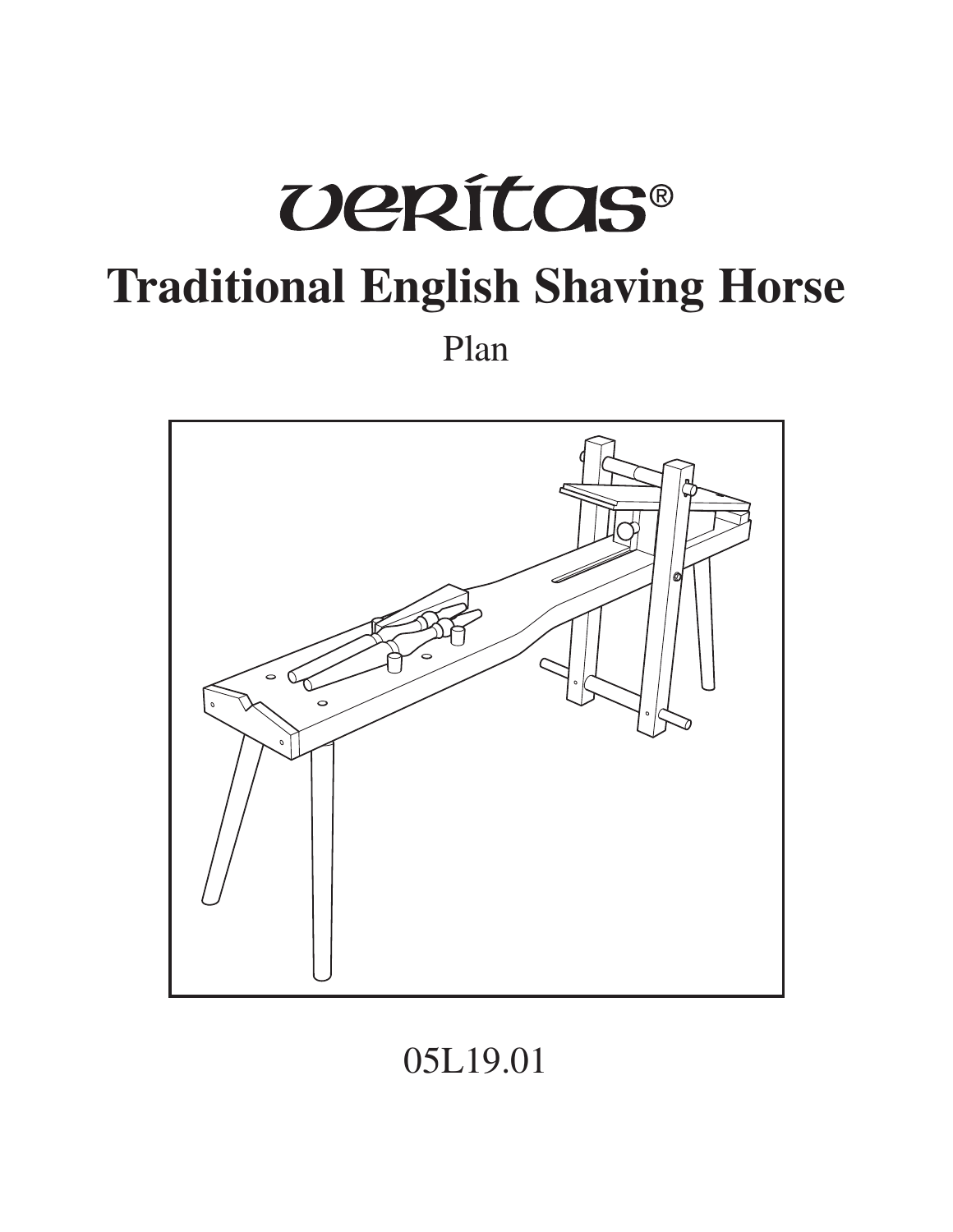# **Introduction**

For hundreds of years, the shaving horse has been the basic workbench for working green wood. Used by coopers, chair makers, shingle makers and many other traditional trades, the shaving horse was once as common as any other kind of workbench. Traditional woodworking activities are probably more popular now than at any other time since the 1940s. People are using drawknives and spokeshaves to make chairs, paddles, snowshoes, splint basket parts, walking sticks, and many other projects. While the cutting tools required for these activities are generally available, information for woodworkers who want to build themselves a shaving horse is scarce. These plans and instructions may be used by anyone with intermediate woodworking skills to build a traditional English shaving horse.

The shaving horse described in the following plans and instructions incorporates the functions of a traditional chairmaker's low bench. Such a bench is used by chair makers when boring stretcher mortises in chair legs with a brace and when carving chair seats. Naturally, it can be used for much more than making chairs and is useful for any work involving a brace or any kind of carving in low relief. Many woodworkers have just one workbench, the height of which prevents using a brace in the most efficient orientation  $-$  vertical.

# **Optional Features**

The material, tool and hardware lists as well as the main portion of the plans and instructions that follow describe how to make only one version of the design. The following alternative design features are described in the section entitled *Options*:

- Straight leg tenons
- Folding legs
- Without low bench features
- Customize the horse to your height
- You do not have a lathe
- Increase gripping power

**Please review these options to determine the combination of features you want before starting to build your shaving horse.**



**Figure 1: Shaving horse/low bench components.**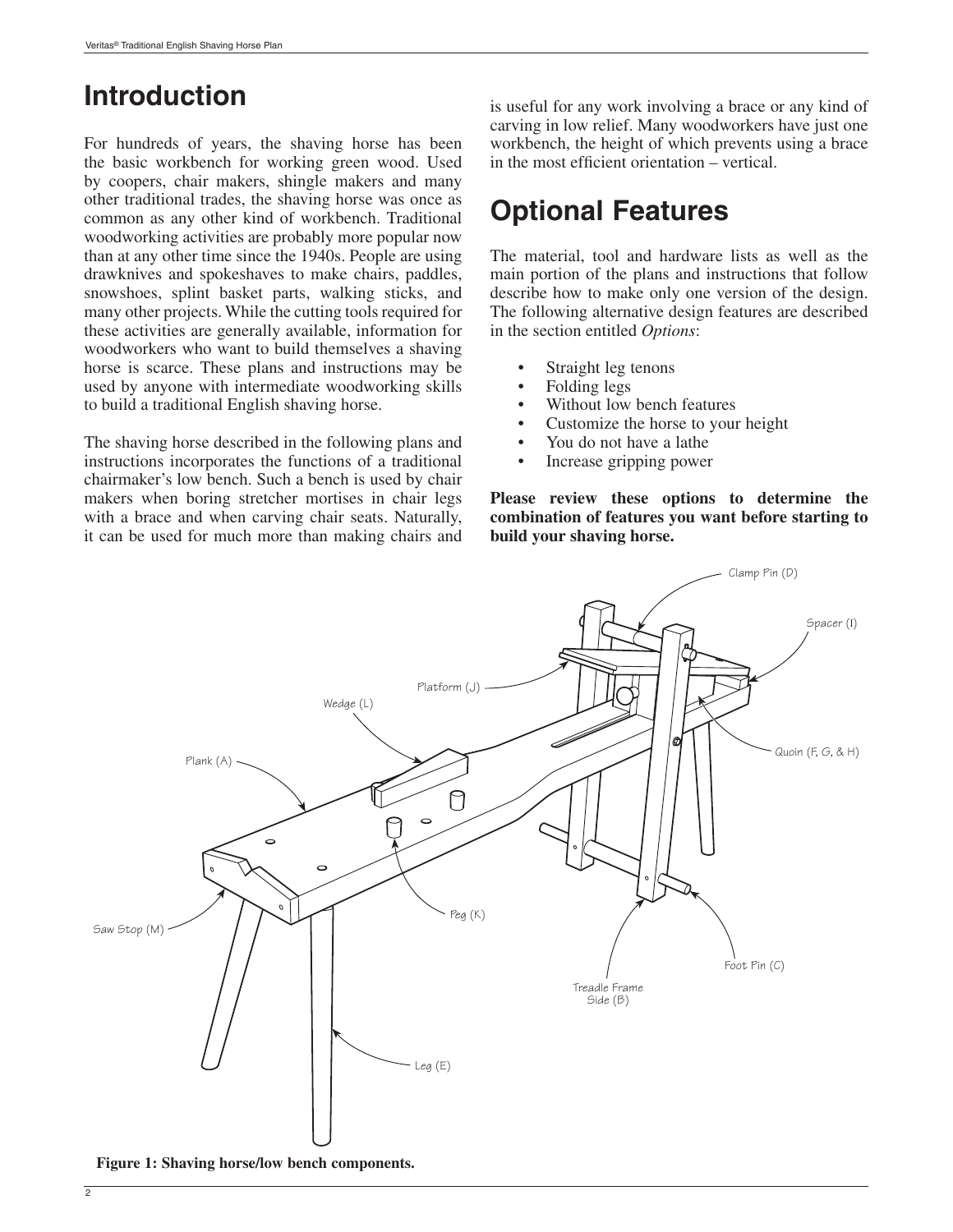# **General Notes**

## Required skills and tools

These plans and instructions assume an intermediate level of woodworking skills. You must be able to accurately follow orthographic drawings, cut and dress material flat, straight and square by machine or hand, drill holes with accurate diameter and location square to a reference surface and shape or lathe-turn parts accurately.

While it is possible to follow these plans using only hand tools, a table saw and lathe are recommended. A jointer and planer may also be used, depending on the kind of stock you are starting with. A bandsaw may also be useful, but is not necessary. You may use either a router fitted with a 3/4" (or smaller) straight bit or hand tool methods to make the plank groove.

These plans assume possession of basic layout, drilling (Ø 1/2*"* and smaller) and shaping tools. Other hand tools required:

- protractor
- sliding bevel
- tapered reamer, 12° included angle, min. 11/8*"* diameter at large end
- 1*"* bit, any type
- 3/4*"* forstner bit
- 5/8*"* forstner bit (optional, see *step 2*)
- 7/8*"* bit, any type
- <sup>9</sup>/<sub>16</sub>" open-end wrench or adjustable wrench
- hand planes as desired for dressing rough stock (required if you do not have access to a 10*"* wide jointer)
- bit brace (if desired)
- framing square (optional)
- flush-cutting saw (optional)

# **Hardware**

All required hardware is commonly available at any well-stocked hardware store:

| <b>Item</b>                                                                  | Qty.          | components<br>soaking wet. |
|------------------------------------------------------------------------------|---------------|----------------------------|
| Lag Screw, $\frac{3}{8}$ " $\times$ 5"                                       | 2             |                            |
| Washer, 3/8"                                                                 |               |                            |
| Screw, #14 $\times$ 2 <sup>1</sup> / <sub>2</sub> " flat head, steel         |               |                            |
| Screw, #8 $\times$ 2" flat head, steel                                       | $\mathcal{P}$ |                            |
| Screw, #8 $\times$ 1 <sup>1</sup> / <sub>4</sub> " flat head, steel or brass |               |                            |

# **Material**

**General** – For the most part, this shaving horse is best made using durable hardwood such as oak, although other species may be substituted or desired in some cases. To simplify material selection, woods are grouped into broad categories:

#### **Durable hardwoods:**

Oak, ash, elm, hickory, hard maple, birch, beech.

#### **Less durable hardwoods:**

Cherry, soft maple, walnut, poplar, tulip, butternut, basswood, alder.

#### **Durable softwoods:**

Douglas fir, tamarack, hard pine (southern yellow or red).

#### **Less durable softwoods:**

White pine, fir, spruce, cedar, hemlock.

Woods are listed in order of preference in the "Material" column. If shown as either "hardwood" or "softwood", both durable and less durable material are suitable.

All wood species named are native to North America; if you are building your project elsewhere, feel free to substitute local species. When working with any of the ring-porous hardwoods, particularly oak and ash, avoid material from slow-growth trees. Check the annual ring spacing; if it appears to be very crowded with little solid wood between the porous rings, the material may still be used but will not have the strength you would ordinarily expect.

All parts can be made from scraps or material that is unsuitable for other purposes for cosmetic reasons. Salvaged wood from pallets, crates or construction can be an excellent source of wood in a wide variety of thicknesses, lengths and species. With planning and careful material selection, the occasional nail hole in the completed shaving horse should not affect performance. Moisture content is generally unimportant for most components so long as the material is not actually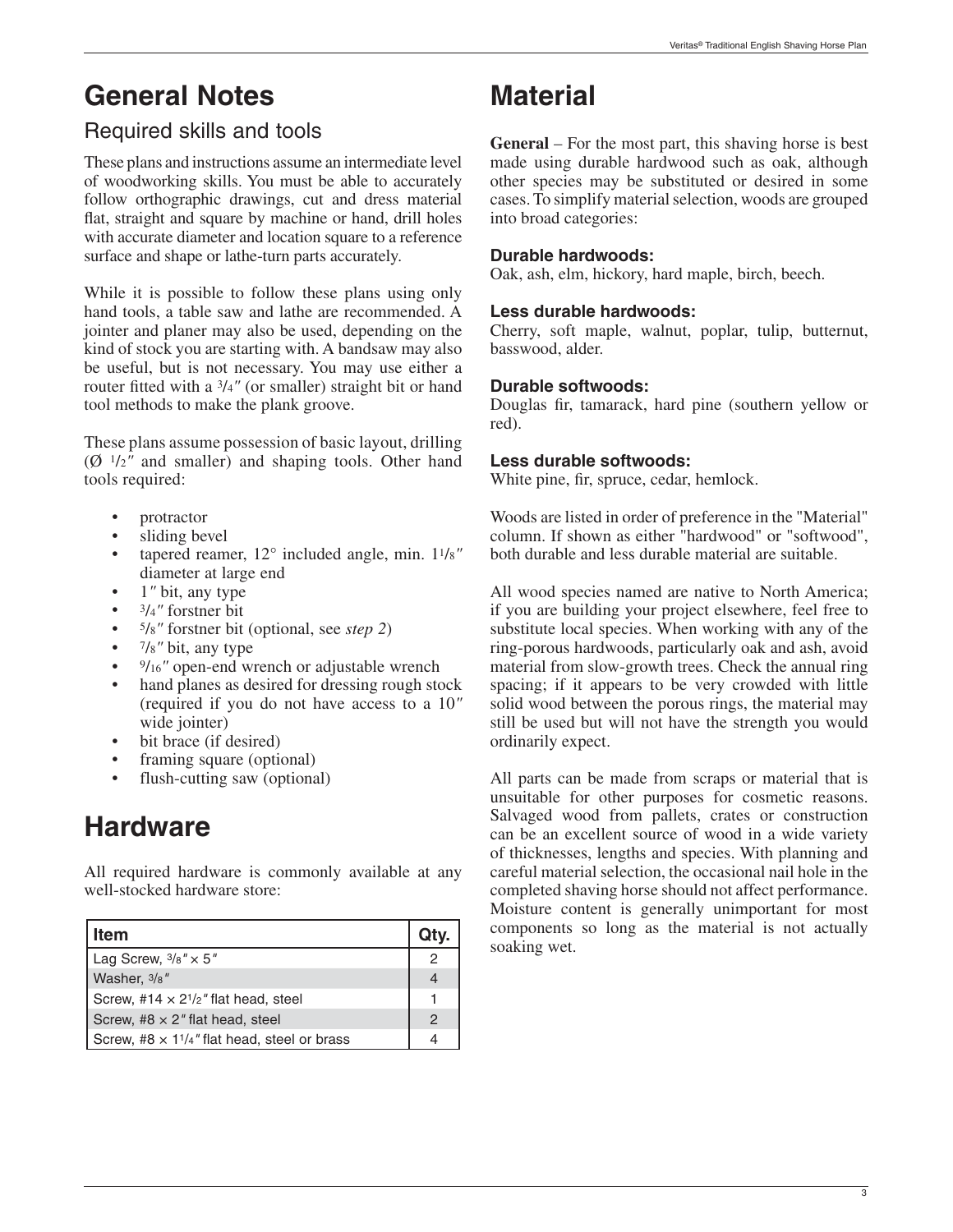## Cutting List

All dimensions shown with an asterisk  $(*)$  in the cutting list include a final cutting allowance. Refer to the part drawing for each for the exact size required.

| Part | <b>Part Name</b>          | $\mathsf T$ " | W''            | L"          | Qty.           | <b>Material</b>                    |
|------|---------------------------|---------------|----------------|-------------|----------------|------------------------------------|
| A    | Plank                     | 2             | $10*$          | $62*$       | 1              | durable hardwood, durable softwood |
| B    | <b>Treadle Frame Side</b> | $2*$          | $\overline{2}$ | $28*$       | $\overline{2}$ | durable hardwood, durable softwood |
| C    | Foot Pin                  | 11/2          | 11/2           | $19^{1/2}$  | 1              | durable hardwood                   |
| D    | Clamp Pin                 | $1^{1/4}$     | $1^{1/4}$      | $13*$       | $\mathbf{1}$   | durable hardwood                   |
| E.   | Leg                       | $1^{3/4}$     | $1^{3/4}$      | 24          | 3              | durable hardwood                   |
| F    | Quoin Key                 | 3/4           | $5*$           | $10*$       | $\mathbf{1}$   | hardwood                           |
| G    | Quoin Slab                | 2             | $4^{3}/4$ *    | $10*$       | 2              | softwood                           |
| H    | Quoin Knob                | 15/8          | 15/8           | 3           | $\mathbf{1}$   | hardwood, durable softwood         |
| Ш    | Spacer                    | 1             | 11/2           | $7^{1/2}$ * | 1.             | hardwood, softwood                 |
| J    | Platform                  | 3/4           | 6              | $24 *$      | $\mathbf{1}$   | durable hardwood (rough sawn)      |
| K    | Peg                       | $11/8$ *      | $11/8$ *       | 4           | 3              | durable hardwood                   |
| L    | Wedge                     | 11/2          | $3 *$          | 10          | $\mathcal{P}$  | less durable softwood              |
| M    | Saw Stop                  | 3/4           | $3 *$          | $10*$       | 1              | less durable softwood              |

# **Instructions**

### Plank

1. Prepare the plank material. Cut the plank (**A**) to the length noted in **Diagram A**, within 1/4*"*. Plane the best face smooth, flat and clean, by hand or on a jointer.

This part may be hard to find in one piece. If you are unsuccessful with your usual source of lumber, inquire with other woodworkers or woodworking clubs about alternative suppliers. Sometimes, small sawmill operators will take an interest in this kind of project and may go out of their way to find just the right piece for you, although this can mean a little bit of waiting for the right log to come along. If you do find such a source, a single 2*"* × 10*"* hardwood plank with good straight grain, eight feet long should yield almost all the main components required for the project, including the plank, two legs and all the treadle frame components.

The plank may also be made by laminating two or more pieces together. Be sure to prepare the glue joint(s) carefully and use a strong adhesive; epoxy is not absolutely necessary, but would be the best choice in this instance. The bottom surface of the plank may be left rough sawn, so you will lose less thickness during stock preparation than you may otherwise expect. If the thickness is uneven from one end to the other, performance will not be affected if the thick end is used as the seat/low bench area.

If you tackle smoothing the plank by hand, be sure to finish up with a long plane, at least the length of a jack plane (#5) and preferably a fore (#6) or jointer (#7) to get the best results on a workpiece of this length.

If your plank is wider than 93/4*"*, clean up the edges, but leave it as wide as possible until you have made the complete horse and used it for a while. It's easier to cut material away to get the right size than to glue it on. Sitting on the horse for a couple of minutes as a quick test for comfort will not necessarily reflect what it's like to sit on it for several hours.

If the plank is thicker than 2*"*, leave it. You will most likely be grateful for the extra stiffness and mass, unless you plan to be moving the horse around a great deal. Also, as mentioned previously, it is not necessary to dress the bottom surface of the plank, so you may be able to retain some material thickness that would otherwise be lost.

2. Lay out and cut the plank to size and shape. If you have left the bottom undressed until now, clean up the surface just enough to mark with a pencil and draw the shape of the part on this side. Lay out all the features as shown on **Drawing A**. If the thickness of your stock varies from one end to the other, orient the wide end at the thickest portion of the stock. Start by drilling the 3/4*"* through-hole shown in the middle of the plank, then cut the  $\frac{3}{4}$ "  $\times$   $\frac{5}{16}$ " groove so it is aligned with and the same width as the through-hole.

*Note: The diameter of the through-hole specified here allows you to use Veritas*®  *Bench Pups*®  *or a Hold-Down. If you make or use a different style of*  bench dog and hold-down, confirm hole diameter *requirements before drilling.*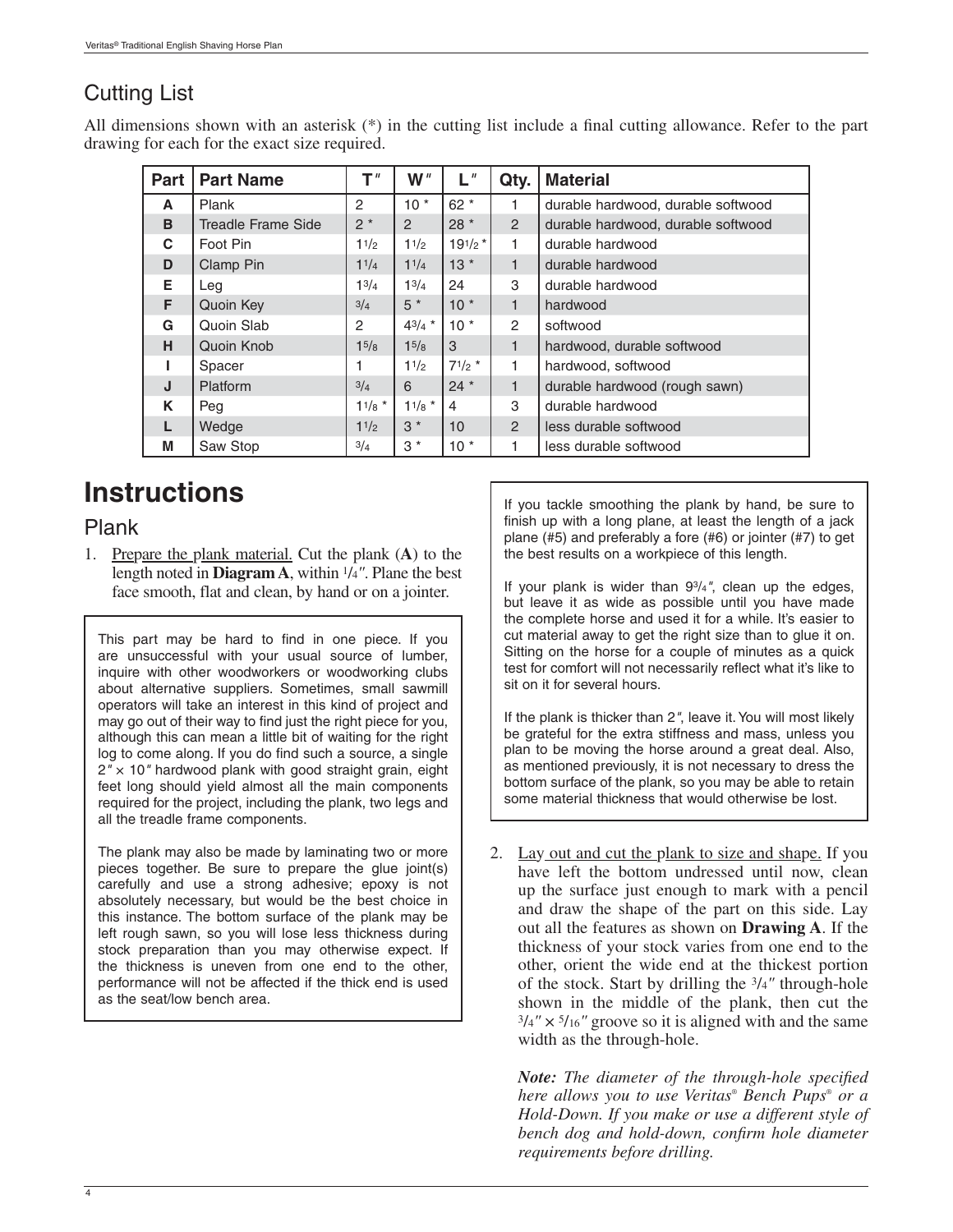If you use a router for the groove, clamp a guide to the plank. It would be best to use a 3/4*"* straight bit so the groove may be made in one set-up.

To make the groove by hand, drill a series of 5/8*"* overlapping holes 1/4*"* deep (using a forstner bit). Cut the groove back to the layout lines with a paring chisel and level the bottom of the groove to a depth of 5/16*"*.

If you own a router plane (or have access to one), a 1/2*"* chisel-shaped blade is ideal for final shaping and cleanup of the groove. Work down to the final depth by taking a series of light cuts. A Veritas® Chisel Plane (05P21.01) set up with a 5/8*"* chisel can also provide good results.

The plank may be most accurately shaped by making a stopped cut on the table saw. Remember that the cut extends about 2*"* or more on the bottom (and therefore unseen) side of the workpiece, so be sure to stop the cut well before the point where the plank widens to its full width. You can complete each cut on a bandsaw or with a handsaw. If you do it by hand, be sure to keep the saw perpendicular to the face of the plank.

3. Drill the leg sockets. On the top surface of the plank, lay out the holes for the legs (**E**) as shown on **Drawing A**. For the two rear legs, first locate the holes, then draw the triangle from their centers. Drill three 1/2*"* diameter holes as pilots for the reamer, starting with the front leg (see **Figure 2**) for practice before drilling the more complex and important holes for the rear legs. For each of the rear holes, align the sliding bevel (set to 75°) with the appropriate side of the layout triangle, as shown on **Drawing A**. When all the holes are drilled, **turn the plank over and taper/ream the holes from the** *bottom* **side.**



Veritas® Traditional English Shaving Horse Plan

Firmly clamp a scrap on the bottom surface to prevent splintering. Set your sliding bevel to 75°. For the front leg only, draw a line down the center of the plank, intersecting the layout point center of the hole. Position the plank on a pair of low sawhorses or some other low support that permits good control when drilling. Set the sliding bevel as shown in **Figure 2**. Start the hole right on the mark, with the bit more or less vertical. After the pilot screw or spur has engaged, tilt the drill or brace over to match the angle shown by the sliding bevel. Sight along the drill bit to align it with the center line. Periodically stop drilling to check the angle against the sliding bevel.

4. Drill the treadle frame pivots. Lay out the hole locations for the treadle frame (**B**) pivot points on each edge of the plank, as shown on **Drawing A**. The vertical location (shown as 1*"* from the top of the plank) assumes the plank is 2*"* thick. If this is not the case, lay out the hole in the center of the plank. Drill 1/4*"* diameter holes square to each edge, 3*"* deep.

#### Legs

5. Make the legs. Dress the blanks for the legs (**E**) to the size shown in the cutting list. Lay out according to **Drawing E**. Ensure that the blanks are square and straight, and free of any large knots, splits, checks, or other irregularities. You might find it useful to darken the inside of each socket with a soft pencil before test fitting the legs. Push the leg firmly into place and rotate it a bit each way. Remove the leg from the socket and check where the pencil marks have transferred to the leg. Any area with a pencil smudge represents a high spot. The legs should fit snugly into the sockets with no wobble and should not fall out of the plank when seated firmly with a tap of a mallet. Since it is possible to split the plank by overdriving the legs, take care not to strike too hard. Remove the legs from the plank and put them aside.

To lathe-turn the legs, mark the center accurately at both ends of each blank. Turn the overall shape between centers, as shown on **Drawing E**. Leave the tenon oversize and then use a parting tool with calipers to cut the tenon by establishing the diameter at each end of the taper and cut a straight profile from one diameter to the other. Leave them slightly oversize and use a sheet of coarse sandpaper to carefully work down to the desired shape. Stop to check the fit often. Remove the leg each time to try the leg in the socket, then remount. The ideal fit will be snug, but should not wobble or require heavy mallet blows to drive home.

**Figure 2: Drill front leg socket.**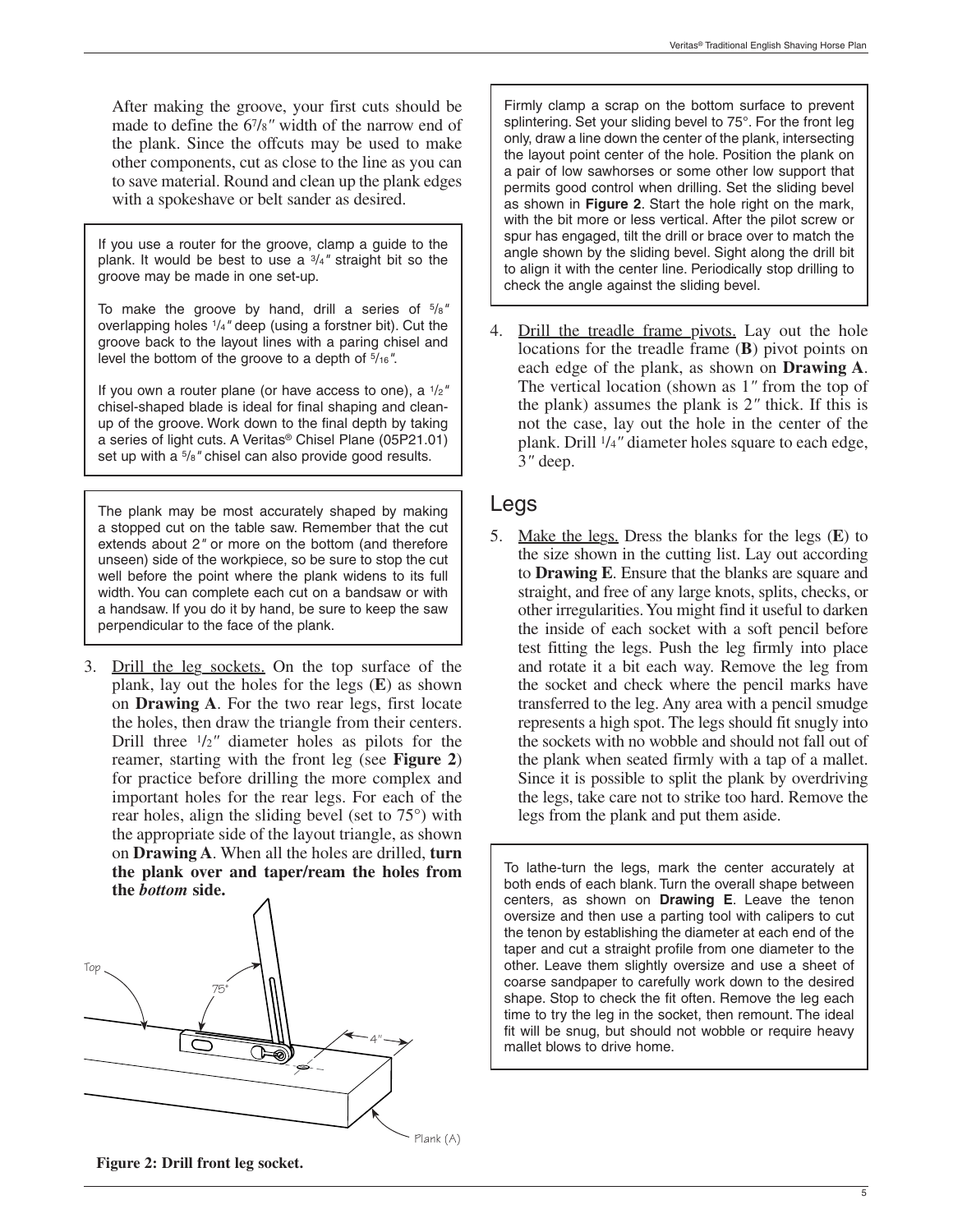## Treadle Frame

- 6. Make the treadle frame sides. The cross-sectional dimensions of the treadle frame sides (**B**) could differ from those shown on **Drawing B**, depending on material availability. In hardwood, the dimension shown as 2*"* could be reduced to 17/8*"*, but this would require the holes drilled for the foot pin to be reduced to 7/8*"*. The foot pin would, naturally, also have to be similarly modified. The 17/8*"* dimension could be reduced to 15/8*"*, but only in hardwood. This thickness (but not the other one shown as 2*"*) could be achieved by laminating two or more thinner pieces together.
- 7. Make the foot pin and clamp pin. As shown on **Drawings C** and **D**, the length of the middle portion of the foot pin (**C**) and the clamp pin (**D**) should be identical to each other and should be about 1/8*"* larger than the width of the narrow, front part of the plank (shown as 67/8*"* on **Drawing A**). The exact size is not important so long as all three parts match up properly. If you have cut undersized treadle frame sides and drilled the pin holes 7/8*"*, turn the outer portion of the foot pin to match. Aim for a fit that allows assembly without use of a mallet but with minimum free play. You may leave the middle portion of the clamp pin square if desired, but make sure the pin can be rotated by hand in the assembled treadle frame.

The foot pin, clamp pin and legs must be made from straight-grained hardwood. To prevent grain run-out, the material could be prepared by splitting or riving green stock slightly oversize. Use a drawknife to roughly shape the blanks octagonal, and allow to dry to about 12% or less moisture content and shape or turn to final size.

8. Assemble the treadle frame. Fit and clamp the treadle components together. Drill and countersink the frame sides for  $#8 \times 1^{1/4}$  flat-head screws, where shown in **Figure 3**, to intersect the foot pin and hold it in place. Drill a 3/16*"* hole through the clamp pin at each end, as shown in **Figure 3**. Avoid marring the outer faces of the treadle frame sides. Make and install two tapered wooden pins as shown. A light tap with a block of wood or small hammer should be all that is needed to set them in place and also to remove them.



**Figure 3: Treadle frame assembly.**

#### Quoin

- 9. Make the quoin key and slabs. Lay out and cut the quoin pieces (**F** and **G**), as shown on **Drawings F** and **G**, but do not drill the 1/2*"* hole in the key at this time. Since the pieces are almost triangular, you may be able to make two slabs from a single piece of stock that is a few inches longer or wider than the size shown on the cutting list.
- 10. Assemble the quoin. After the parts are cut to size, glue them together as shown in **Figure 4**. The key should project from the bottom face by slightly less than the depth of the plank groove. This may best be achieved by checking the plank groove depth and drawing a line on both sides of the key parallel to the bottom edge to correspond to the groove depth. Clamp a couple of blocks or use hand screws to create stops that will determine the position of the slabs during glue-up. Assemble the key and slabs with glue (white or yellow carpenter's glue is adequate). Ensure the slabs are in contact with the stops you have clamped in place on the key and that all three pieces are aligned as close to flush as possible on both front and back. Allow the glue to set. Use a plane (a block plane is well suited) to shave the three different parts flush on the front, back and top of the assembly. Clean up any glue squeeze out on the bottom of the assembled quoin. Lay out and drill the 1/2*"* hole shown on **Drawing F**.

Alternatively, you can lay a sheet of wax paper across the top of the plank over the groove. Push the quoin key down into the groove, apply glue to the quoin slabs and clamp in place right on the plank.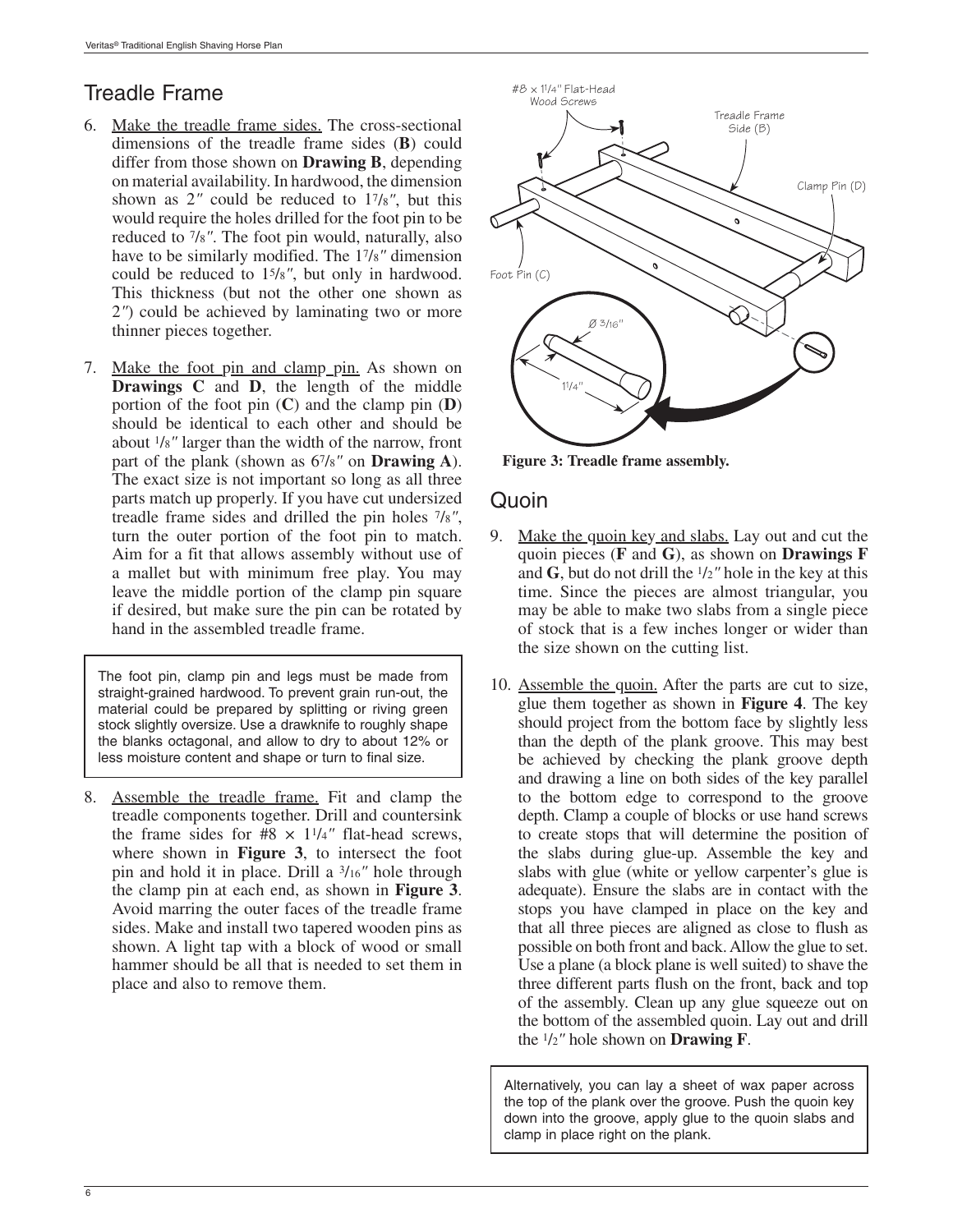

**Figure 4: Quoin assembly.**

11. Make and install the knob. Turn the quoin knob (**H**) according to **Drawing H** or your own preference. The only important feature is the 1/2*"* diameter tenon that must be sized for a snug fit into the hole drilled into the quoin key. When you are satisfied with the knob, glue it into the quoin key.

## Platform

- 12. Make and install the spacer. Cut the spacer (**I**) to the size shown on **Drawing I**. It should be a bit longer than the width of the plank at the narrow end as measured to make the treadle frame. Install with two #8 × 2*"* flat-head wood screws. Trim the ends flush with the plank.
- 13. Drill for the platform screw. In the middle of the spacer, drill as required to install a #14 wood screw, 21/4*"* deep. As shown in **Figure 5**, the screw should be angled 105°. Ensure it is vertical when viewed from the front.



**Figure 5: Drill for spacer and platform.**

14. Make the platform. Lay out and cut the platform (**J**) as shown on **Drawing J**. To help grip a workpiece when the horse is in use, the platform should be rough sawn on the top surface, but dressed smoothly on the bottom and edges.

If you have only dressed material, you can roughen up the top surface by running a rasp, or a belt sander with a 40x belt or even a plane with a heavily skewed blade, across the board.

15. Fit and assemble the platform. With the quoin in place on the plank, secure the platform to the spacer with a  $#14 \times 2^{1/2}$  flat-head wood screw. Be sure to leave the screw head up enough so the platform remains free to pivot. However, the screw head should remain below flush as the quoin is moved through its range of motion from all the way forward to all the way back. At all times, when the quoin is being moved, the platform should be free to rest on it. If this is not possible to achieve, the hole and countersink may have to be enlarged. Instead of drilling the hole larger, elongate the hole using the same bit  $(5/16'')$  and work it from front to back with the drill running. Stop to test fit the platform often to avoid removing more material than necessary.

## Assembly

16. Cut the legs to final height. To trim the legs, place the horse upside down on a flat surface with the legs installed. Measure 181/2*"* from the top surface of the plank (now facing down) and mark each leg. Do not measure in line with the axis of the leg, but rather straight up and perpendicular to the plank. A framing square is handy for this step.

 When all three legs are marked and still installed in the plank, cut them to final height. Take care to make the cut on each leg parallel to the plank. Keep the offcuts to make the pegs (**K**). Chamfer the bottom edges of the legs to prevent splintering. Place the horse upright on the floor and trim the leg tenons where they protrude from the top surface of the plank.

Sometimes, in spite of achieving a close fit between the tapered leg tenons and the corresponding sockets in the plank, you find the legs tend to fall out. Usually caused by using a very hard wood for the legs or the plank or both, this is easily remedied. Mask the main portion of the leg and apply a light mist of rubber-based spray adhesive (such as Super 77 made by 3M) on the tenons. Let it dry and reassemble the legs. The legs will still come unseated with a sharp rap from a mallet, but shouldn't inadvertently fall out.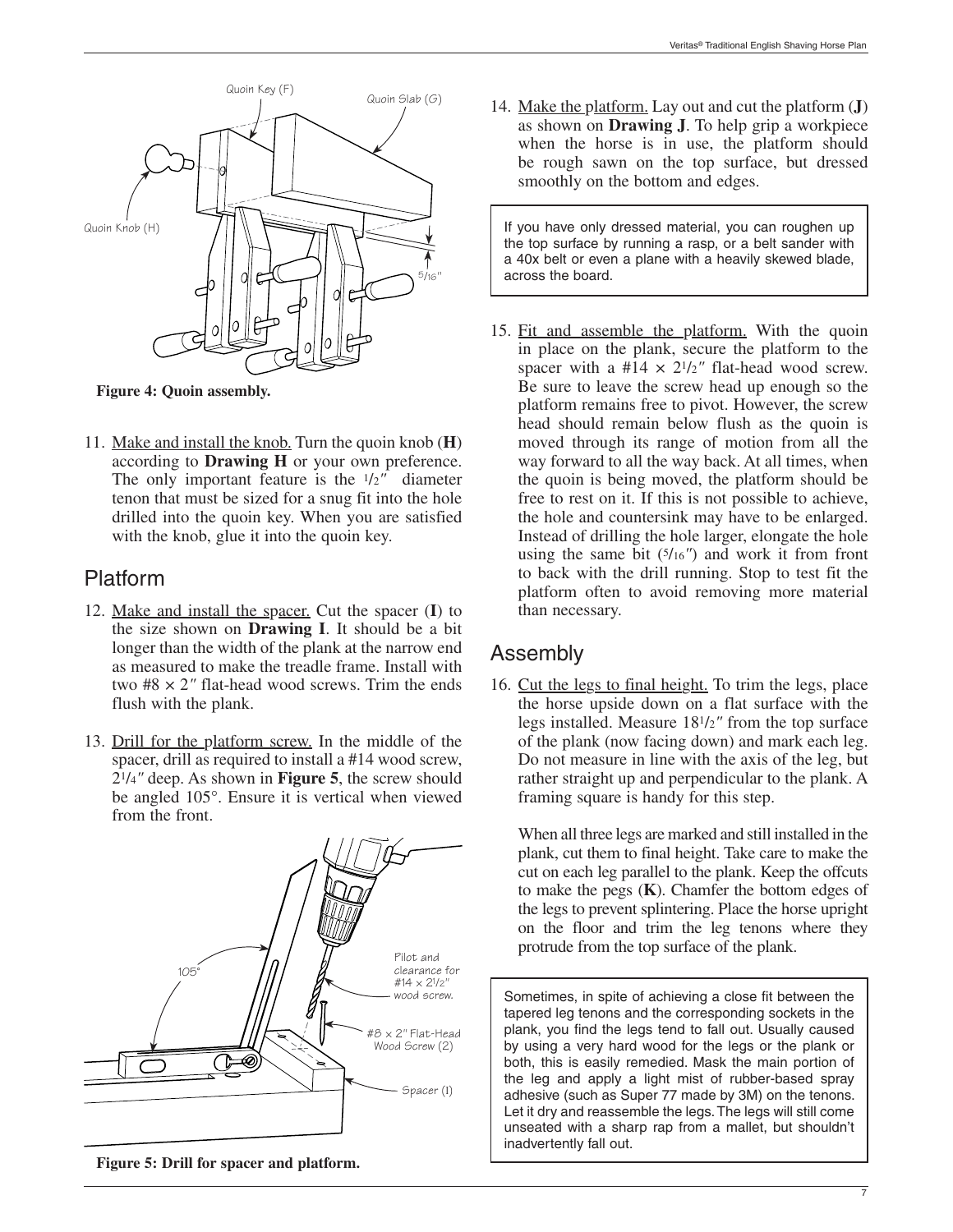- 17. Treadle Frame. Use two  $\frac{3}{8}$ "  $\times$  5" lag screws to install the assembled treadle frame on the plank. There should be a washer on both sides between the treadle frame and the plank, as well as under the head of each lag screw.
- 18. Drill the peg holes. Lay out and drill the peg/dog holes for the low bench function shown on **Drawing A**. The three 1*"* holes are meant to receive the pegs (**K**), which are made to fit the holes.

The 3/4*"* hole straddled between the 1*"* diameter holes allows you to use Veritas® Bench Pups® or a Hold-Down. If you make or use a different style of bench dog and hold-down, confirm hole diameter requirements before drilling.

19. Make the pegs. Turn the pegs (**K**) to the size shown on **Drawing K**. When you are close to final size, frequently test the fit. A close fit is preferred, but not absolutely necessary for the straight part of the shank; however, when fully seated with a light tap from a small hammer or a firm push by hand, the slightly flared top portion of the peg must protrude at least 1*"*.

The legs are intended to be made about 4*"* to 5*"* longer than required for levelling and to accommodate a taller user if desired. Unless you build the horse more than 191/2*"* tall, the offcuts should be long enough to use as raw material to make the pegs.

- 20. Make the wedges. Cut the wedges (**L**) to the size shown on **Drawing L**. Chamfer or round all edges and smooth all surfaces. The exact size is not critical.
- 21. Make and install the saw stop. Make the saw stop (**M**) as shown on **Drawing M**. Tape or clamp the stop in place on the end of the plank. Drill pilot holes for #8 wood screws. Install with  $#8 \times 1^{1/4}$ <sup>"</sup> flat-head wood screws.
- 22. Final treatment. Smooth, trim and shape all remaining rough surfaces as desired. Chamfer or round all edges according to preference. Sit on the horse as if using it for shaving. Take note of where your legs contact the edges of the plank. Round these areas as required for comfort.
- 23. Apply finish as desired. Avoid any kind of paint in general and especially on the platform or treadle to avoid color transfer to your workpieces. Shellac is a good choice in this case since it will not mar a workpiece. While it is an ineffective finish for liquid water, shellac is an excellent barrier for water vapor; about on par with oil-based paint. If you apply at least two coats of shellac (2 lb cut), moisture content fluctuation will be greatly slowed down in the finished piece, preventing a great deal of seasonal movement.

# **Using the Shaving Horse/Low Bench**

The following diagrams show the various ways you might use your combination shaving horse/low bench.



**Figure 6: Typical use of a shaving horse.**



**Figure 7: Holding a short workpiece.**

*Note the "bib" worn by the user in Figure 7. To avoid discomfort while holding a workpiece against your chest in the manner shown, an old trick is to use a small piece of wood shaped as shown and smoothed for comfort. Hang it on a length of cord around your neck to keep it in place.*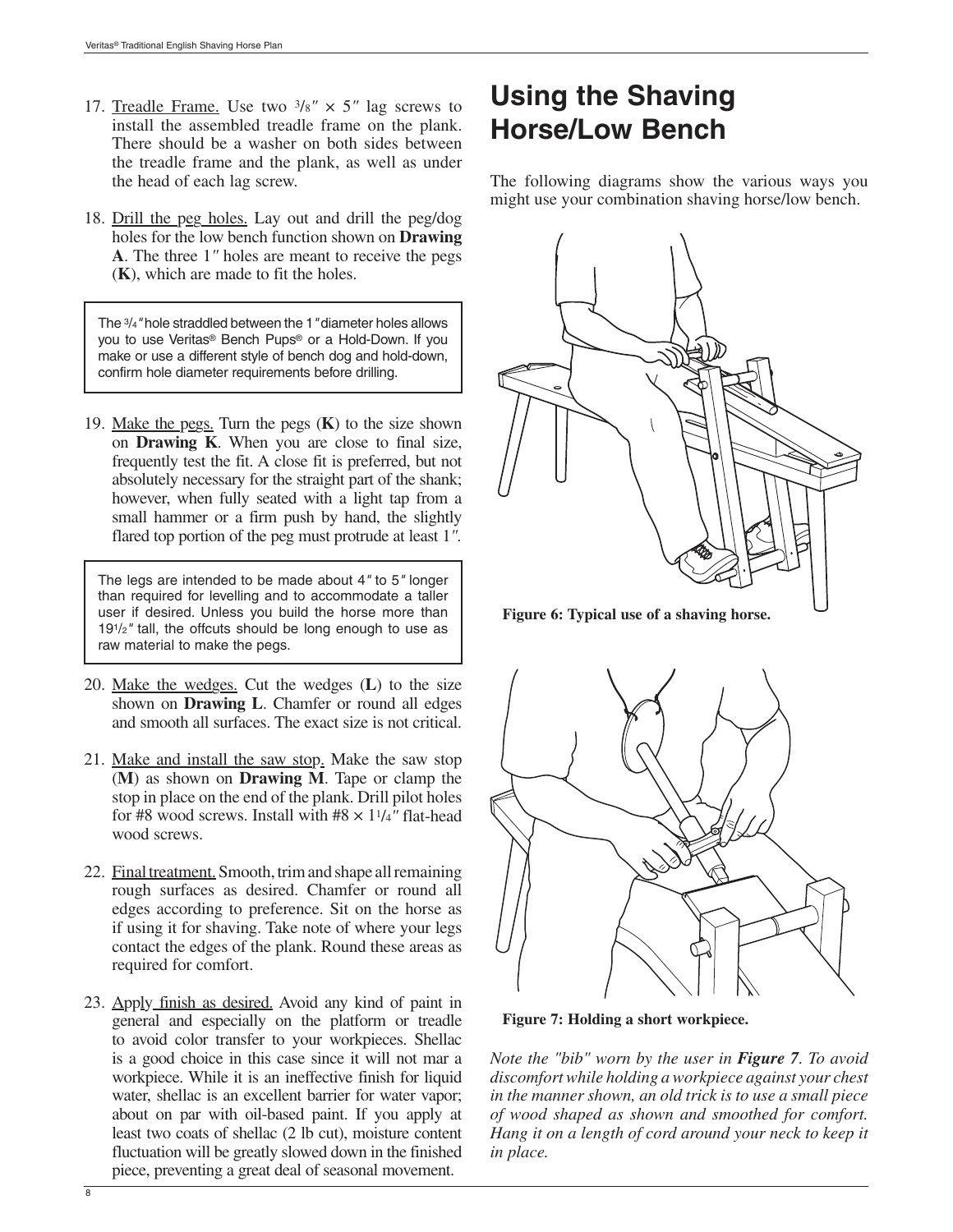

**Figure 8: Using a brace on the low bench.**



**Figure 9: Using the saw stop.**



**Figure 10: Using a hold-down on the low bench.**



**Figure 11: Using dogs on the low bench.**

# **Options** Straight Leg Tenons

The legs may be made to fit the plank with either a tapered tenon or a 1*"* straight tenon. The tapered tenon is preferred since it ensures that the fit is always tight in use; the legs are pushed into the sockets by the user's weight. Tapered tenons are also easy to disassemble with a single sharp tap from a mallet for storage or transport. If you do not have a tapered reamer, you can make straight tenons with either a 1*"* tenon cutter (such as Veritas® 05J41.03) or a lathe.

- 1. To ensure a tight fit, you may decide to forgo the ease of disassembly and wedge the tenons on the top side of the plank. Drill a couple of test holes in a piece of scrap material and make a couple of test tenons to check the fit before you make any holes or tenons in your workpieces.
- 2. If you are turning the tenons on a lathe, first drill the 1*"* holes in the plank, then turn the tenons to fit.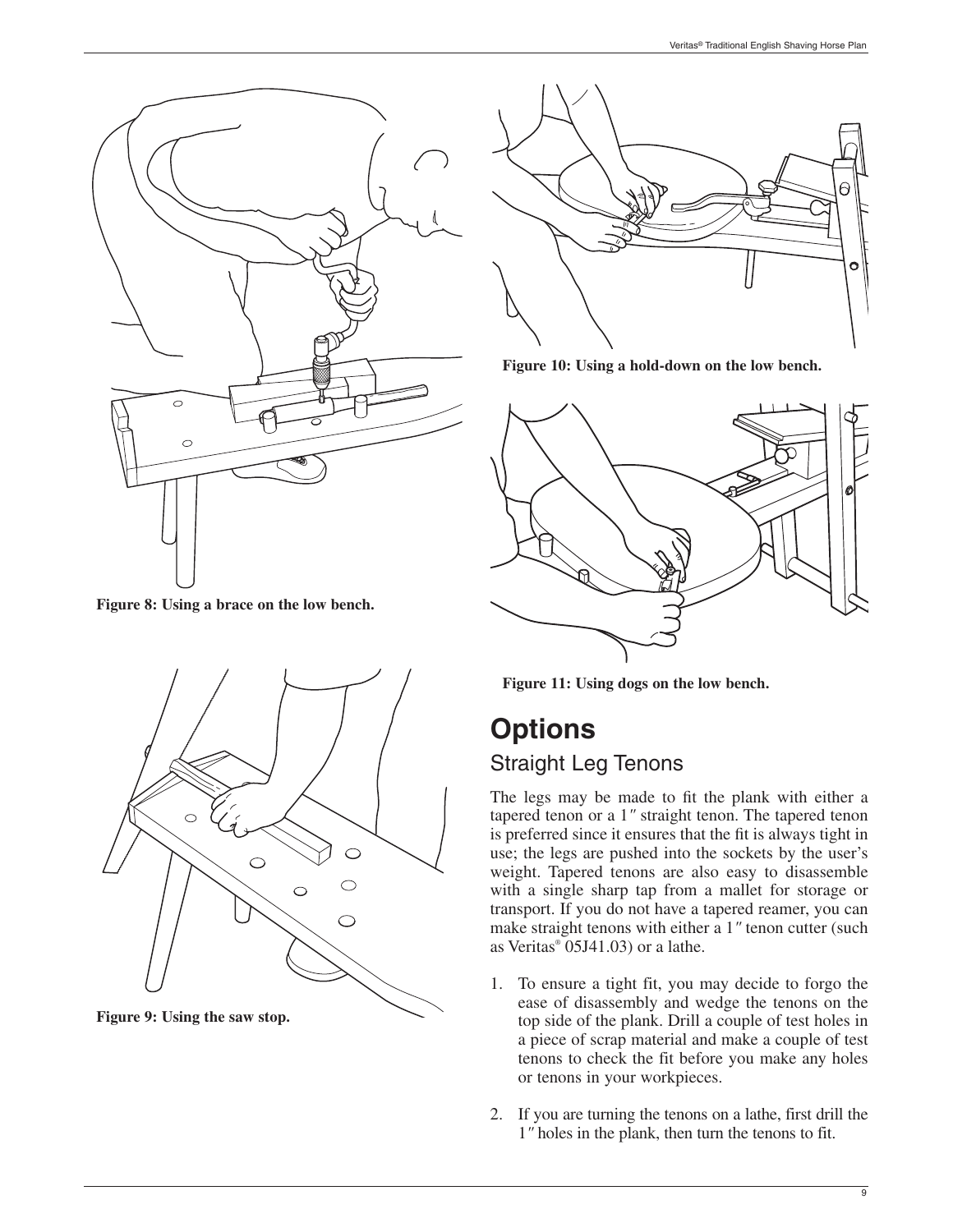## Folding Legs

If you prefer folding instead of removable legs, or if you do not have access to a tapered reamer, a tenon cutter or a lathe, you may want to make folding legs.

#### **Material:**

|   | <b>Part   Part Name</b> | T"   | W''       | $\mathsf{I}$   | Qtv.           | <b>Material</b>            |
|---|-------------------------|------|-----------|----------------|----------------|----------------------------|
| Ν | Back Leg                | 11/2 | 3         | $18^{1/2}$ *   | 2              | softwood                   |
| O | Gusset                  | 3/4  | 5         | $11^{1/2}$     |                | plywood                    |
| P | <b>Brace</b>            | 3/4  | $2^{1/2}$ | $10^{3/4}$ *   | 2              | durable hardwood           |
| Q | <b>Block</b>            | 11/2 | 11/2      | $\overline{4}$ | $\overline{2}$ | hardwood, durable softwood |
| R | Front Leg               | 11/2 | 3         | 18             |                | softwood                   |

#### **Tools Required:**

- $1/4 20$  UNC tap
- 1/4-20 tap drill; #7 or 5mm or 13/64*"*

#### **Hardware:**

| <b>Item</b>                                                           |                  |
|-----------------------------------------------------------------------|------------------|
| Screw, #14 $\times$ 2 <sup>1</sup> / <sub>2</sub> ", flat head, steel |                  |
| Screw, #8 $\times$ 11/2", flat head, steel or brass                   | 6                |
| Thumbscrew, 1/4-20 UNC (11/2" min. shank length)                      | 2                |
| Hinges (complete with required screws)                                | $\overline{z}$ * |

*\*\*Note: Hinges may be strap, butt or tee style. If using butt or tee hinges, the knuckle length should not be greater than 3". Do not use hinges that require screws smaller than #8.*

1. Make the leg sub-assembly. Make the alternative legs according to **Drawings N** and **R**. The back legs (**N**) will eventually require a compound angle on each end but, to start, just cut to the length shown on **Drawing N**. Make the gusset (**O**) according to **Drawing O**. Lay out the back legs as shown in **Figure 12**. Place the gusset as shown and transfer screw hole locations. Trace the gusset location onto each leg. Place the gusset aside and drill pilot holes 3/4*"* deep for #8 wood screws where marked on the legs. Apply adhesive (white or yellow carpenter's glue) and secure gusset with six  $#8 \times 1^{1/2}$ " flat-head wood screws.



**Figure 12: Optional folding legs layout.**

2. Trim the legs to the correct angle. Use a bandsaw or table saw to cut the top and bottom of the back leg assembly. Set the miter gauge to a 5° angle and tilt the table saw blade 15° (or the table, if you are using a bandsaw), as shown in **Figure 13**. The miter gauge must be set as accurately as possible. To double check its setting when the legs are in position as pictured, the distance from the bottom of each leg to a reference plane (such as the rip fence or a miter gauge slot) must be equal. Trim the top and bottom of the legs. Keep in mind that the cuts at each end of the leg assembly must be parallel. When cutting as shown in **Figure 14**, you should screw or nail a temporary brace across the legs to steady the forward leg.



**Figure 13: Trim the bottom of the legs.**



**Figure 14: Trim the top of the legs.**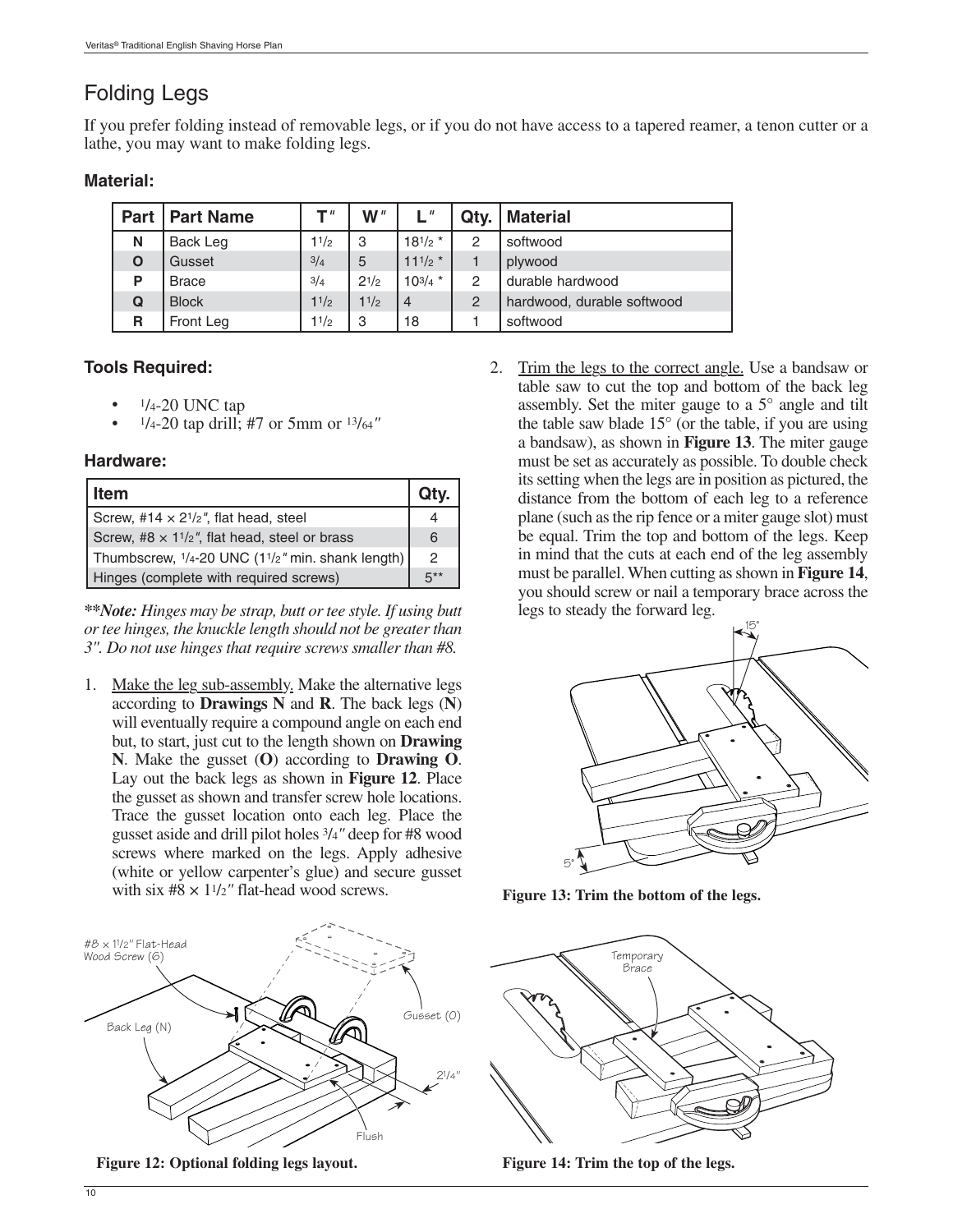3. Lay out leg location on the bottom of the plank (**A**) as shown in **Figure 15**. Prop or clamp the legs in place. Hold the hinges in place and mark screw locations on the bottom of the plank and the legs. Drill pilot holes as required. Install the hinges.



4. Make two leg braces (**P**) as shown in **Drawing P**. The drawing shows the length about 1*"* longer than necessary. Select one of the braces and hold it in place as pictured in **Figure 16**. Check the length and cut to length as required to fit to the edge of the gusset as pictured. Fold the back leg assembly flat against the bottom of the plank and hold the brace as shown in **Figure 17**. Place the hinge as pictured. Transfer screw locations to the gusset and brace. Drill pilot holes as required. Install the hinge. Use a block plane if needed to trim the free end of the brace to sit flat against the bottom of the plank.



**Figure 17: With brace installed, fit the block.**

- 5. Make two blocks (**Q**) as shown in **Drawing Q**. With the legs unfolded and the brace in place against the bottom of the plank, hold the block as shown in **Figure 17**. Trace its position onto the plank. Fold the legs into the storage position. Holding the block in place, transfer hole locations to the underside of the plank. Install the block with two  $#14 \times 2^{1/2}$ " flat-head wood screws.
- 6. Unfold the legs and clamp or hold the brace against the block with the end flat against the plank. Transfer the brace hole location to the block. Use a #7 or 5mm or 13/64*"* twist drill bit to drill into the block where marked. Ensure that you drill in line with the hole through the brace. Tap the hole with machine threads using a 1/4-20 UNC tap. Alternatively, you may drill through and install a 1/4-20 T-nut from the back side. You may have to remove the block from the plank to install the T-nut, which you may need to grind to avoid interference with the plank when re-installing the block. Use a 1/4-20 thumbscrew with a 11/2*"* shank (11/4*"* min.) to hold the brace in position.



7. Follow the procedure outlined in *steps 3* through *6* to install the front leg as shown in **Figure 18**.



**Figure 18: Front leg, folding.**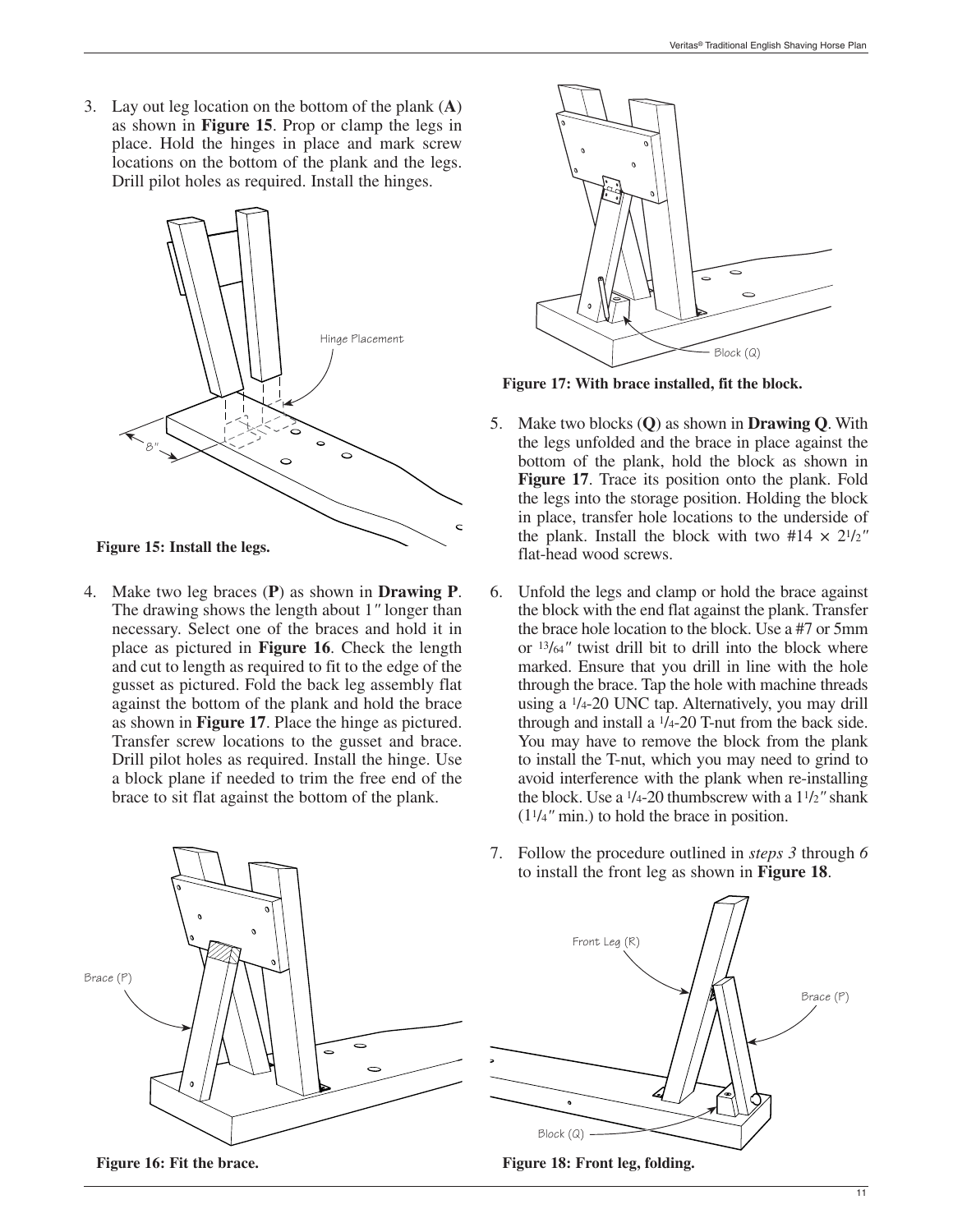## Without Low Bench Features

If you already have a low bench or do not have the space or material to make the shaving horse long enough to accommodate the low bench features, you can alter the design slightly to make just a shaving horse. Substitute plank **S** for plank **A**, and lay out all the features as shown on **Drawing S**.

#### **Material:**

| Part   Part Name | T 11 | W'' |       | Qty.   Material            |
|------------------|------|-----|-------|----------------------------|
| Plank            |      |     | $54*$ | hardwood, durable softwood |

#### **Parts NOT Required:**

| <b>Part</b> | <b>Part Name</b> |
|-------------|------------------|
| А           | Plank            |
| Κ           | Peg              |
|             | Wedge            |
| NЛ          | Saw Stop         |

#### **Hardware NOT Required:**

| Item                                                             | Qtv. |
|------------------------------------------------------------------|------|
| Screw, #8 $\times$ 1 <sup>1</sup> /4", flat head, steel or brass |      |

## Customize the Horse to Your Height

These plans and instructions describe a horse that is  $18^{1/2}$ " from the top of the plank to the floor to accommodate a user whose height is between 5*'* 5*"* and 6*'* 1*"*. If your height is outside this range, you may wish to modify the horse to suit your height.

- For users shorter than 5*'* 5*"*: It would be unwise to shorten the distance from the foot pin to the pivot since it would decrease the mechanical advantage of the clamp. However, the overall length (shown as 27*"* on **Drawing B**) and the distance from the foot pin to the lower end of the frame side (shown as  $2^{1}/4'$  could both be made  $3/4''$  smaller. This change would allow the legs to be shortened so the horse could be made as low as 171/2*"*.
- For taller users: The legs could be left long enough to create a finished height of 20*"* (or more). In this case, the treadle frame sides could be made larger by increasing the overall length (shown as 27*"* on **Drawing B**) and distance from the foot pin to the pivot point (shown as 141/4*"*) an equal amount to the increase in the height of the horse. For example, if you build a horse with the finished height of 191/2*"*, the treadle frame side would need to be 28*"* long and the distance from the foot pin to the pivot would become 151/4*"*.

## You Do Not Have a Lathe

These plans call for the use of a lathe to make the legs, foot pin, clamp pin, and the pegs. Although preferred, it is not absolutely necessary that these parts be turned.

- Legs: These may be cut to size and shape with a bandsaw or table saw. They do not need to be either tapered or round in cross section, except for the tenons. For a rustic look, you can even use 2*"* diameter saplings. Cutting the tenons accurately is quite important, but can be done without a lathe, using a drawknife to rough out the shape then finished with a spokeshave. It is imperative to work carefully with frequent test fitting. Many chair makers have dedicated tools for cutting tapered tenons. If you own or have access to one of these tools, try making at least one tenon from a piece of scrap before using it on your workpieces.
- Foot Pin: This part could depart dramatically from the form shown and still work well. A few alternatives are shown in **Figure 19**.



**Figure 19: Foot pin alternatives.**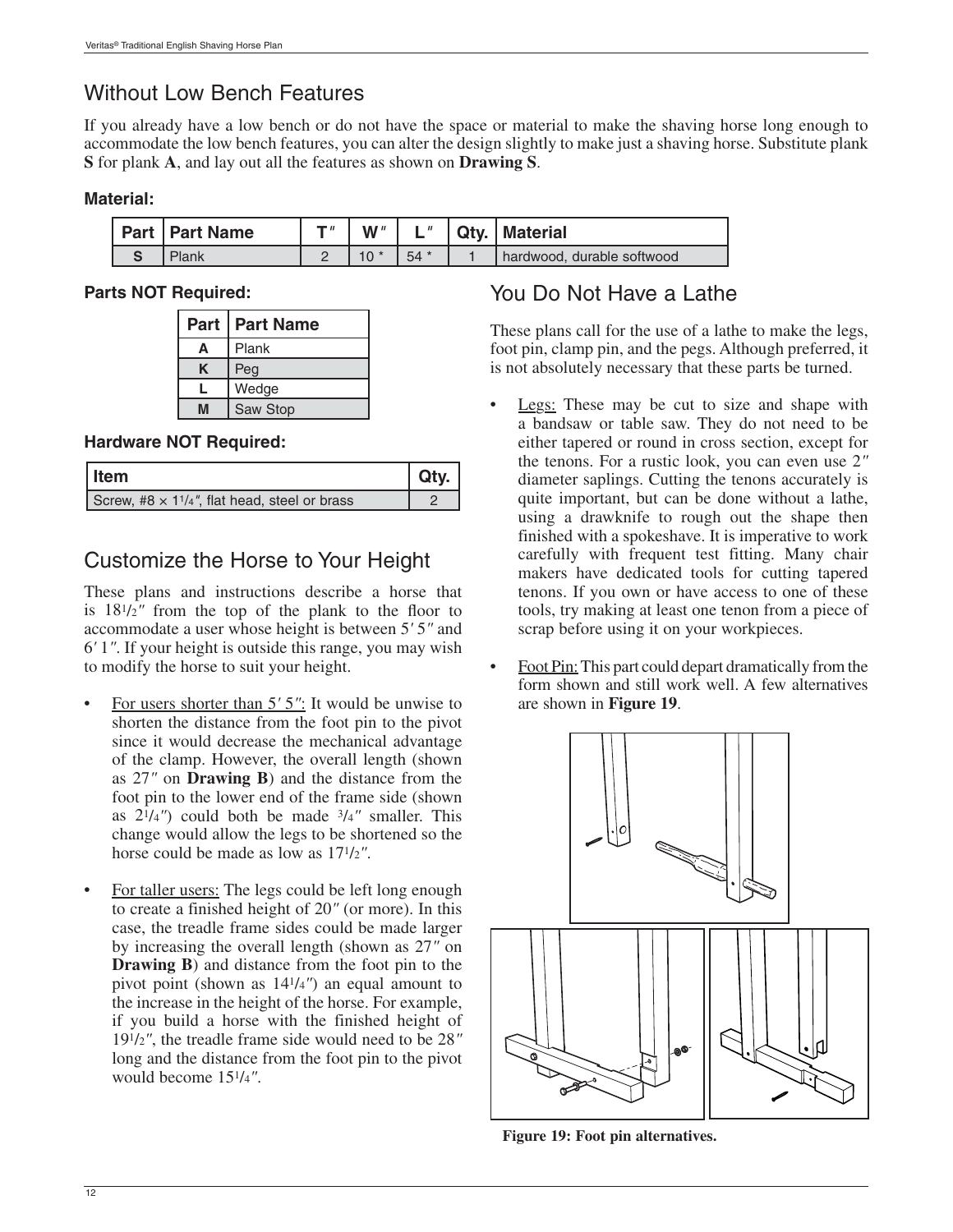- Clamp Pin: The clamp pin should be able to rotate but, as shown for the foot pin in **Figure 19**, it could be shaped by hand with a drawknife and spokeshave. You could start with a round piece (such as a sapling if you are making a rustic-style horse) or square. Some users prefer a square pin with a "V" groove cut into one or more of the clamping faces to help grip round workpieces.
- Pegs: These are perhaps the simplest to make without a lathe. With a drawknife and spokeshave, round and taper your stock to fit the 1*"* holes.

## Increase Gripping Power

For work with green wood, it is unlikely you will experience slippage; however, when shaving dry hardwood, the workpiece can sometimes slip out of the clamp. This will not harm the workpiece since your abdomen will stop it from going too far. If this does happen, a simple method for adding friction is to use an inner tube on the clamp pin. Since inner tubes are still used by tractors and some types of trucks, any automotive service business that works on these types of vehicles should have one or more old inner tubes they would be happy to give away. Simply wrap a single layer of inner tube around the clamp pin and use staples or cable ties to hold it in place. Although thinner and less durable, bicycle inner tube would be a practical alternative. In this case, cut a section of mountain bike inner tube to length and slip over the clamp pin prior to assembling the treadle frame.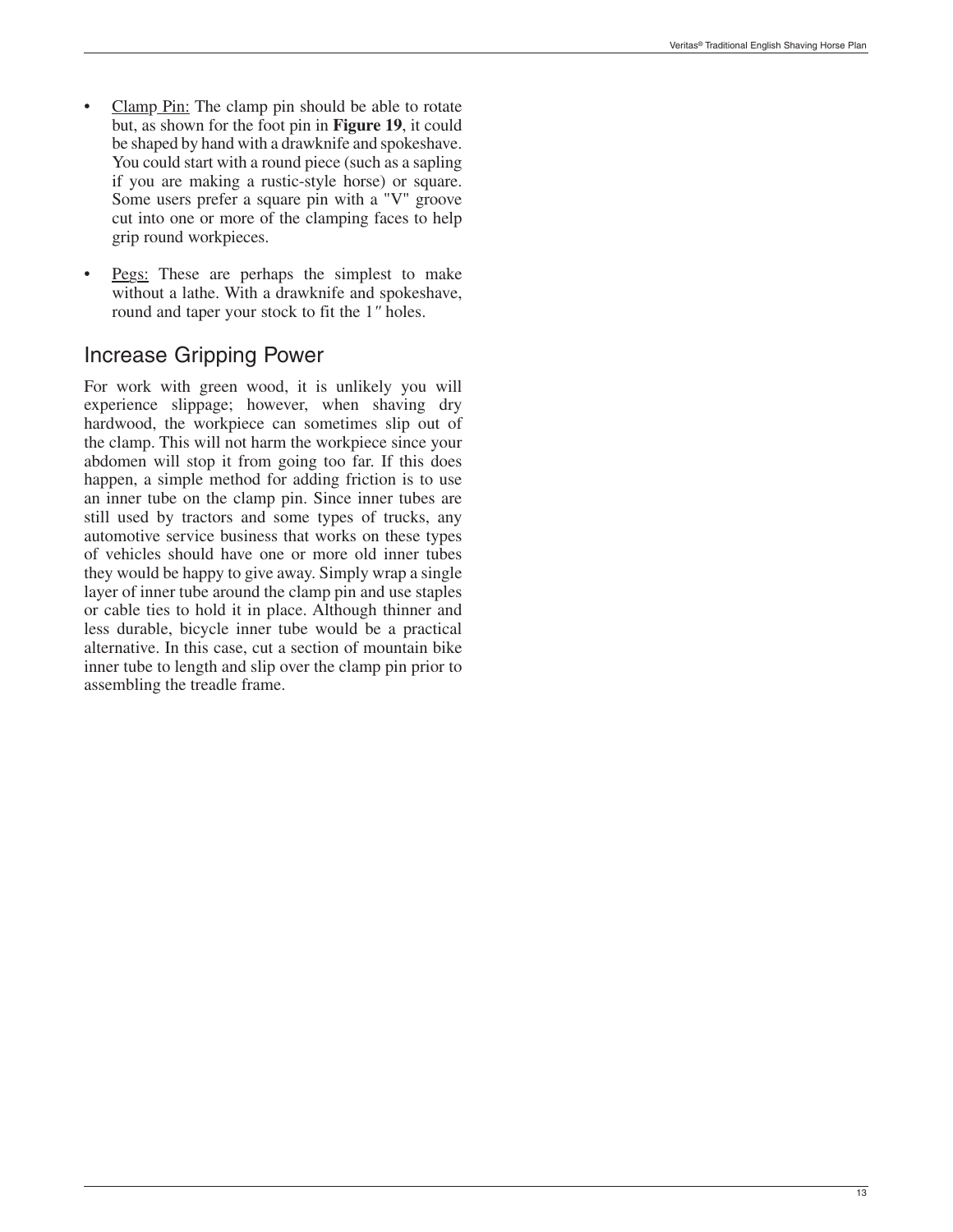# *Notes*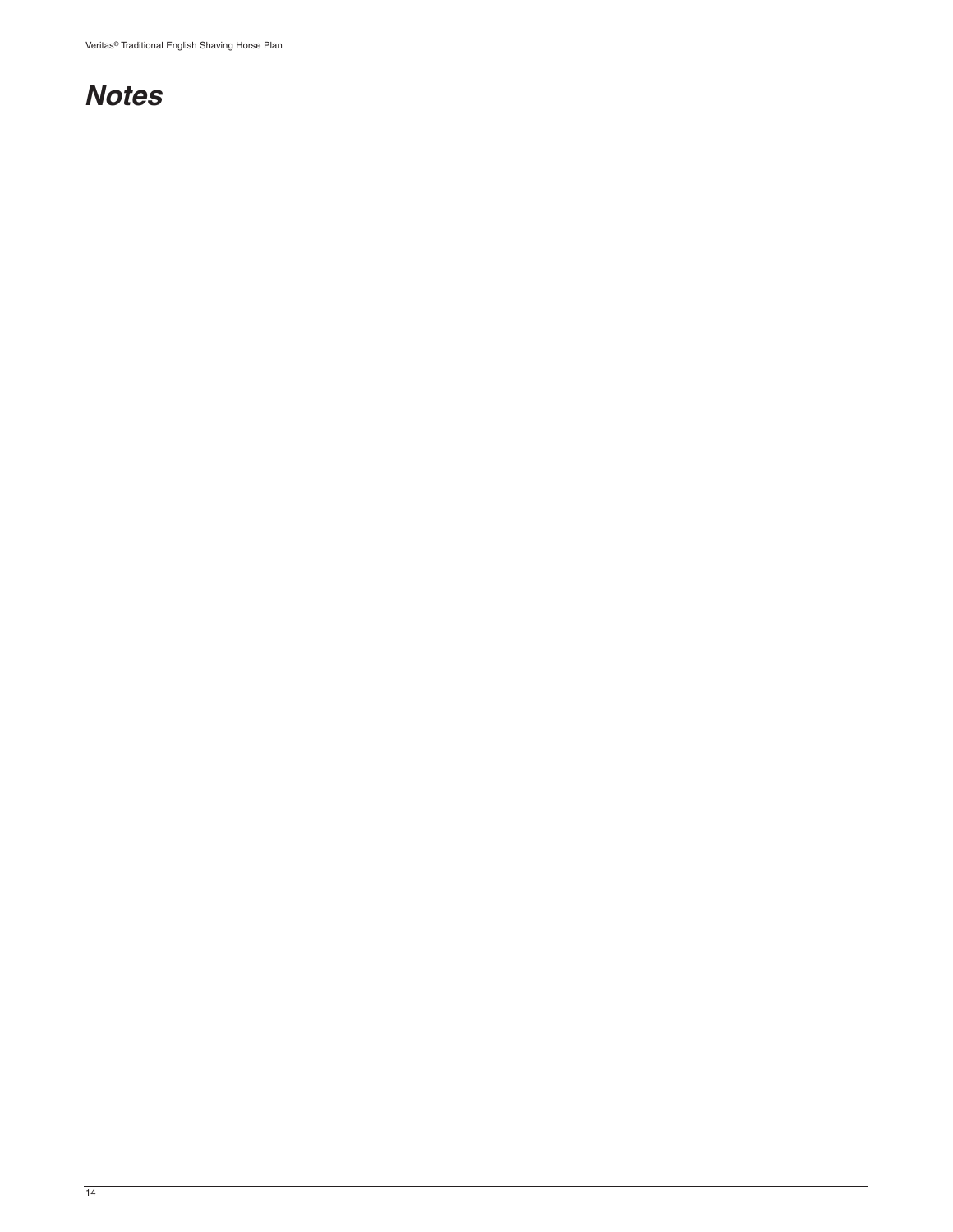# *Notes*